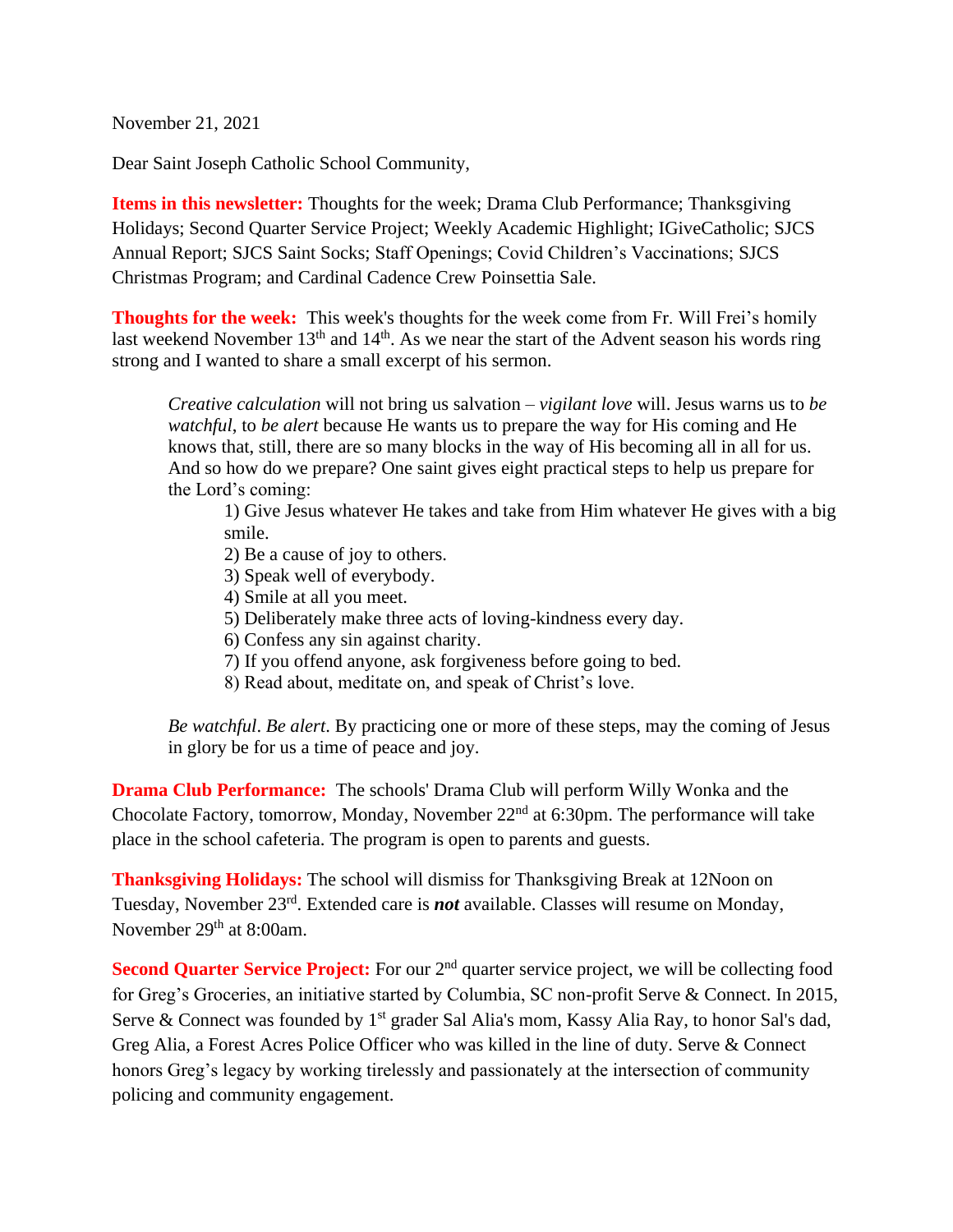The list below are items most needed to help fill a box of Greg's Groceries. Every item donated will go to filling a box of Greg's Groceries and helping a family in need:

Boxed macaroni & cheese, Spaghettios, instant mashed potatoes (individual packets) canned vegetables, canned soup, canned beans, and canned fruit.

Please see the flyer that will be in your child's Monday folder for complete information about the project.

**Weekly Academic Highlight:** This week I was in a Kindergarten classroom and watched as the students learned about the numbers 10-20; the "rule breakers" and the "mean teens" The students made "chocolate chip cookies" and each cookie had to have the correct number of chips. Students had to use analytical skills to add, subtract, and recognize the correct numbers of chips in each of their cookies. After they finished all their cookies, they had a sweet treat and got to eat the chocolate chips they were using to count and make their cookies. Wonderful things are happening daily in the classrooms of Saint Joseph Catholic Schools!

**IGiveCatholic:** Mark your calendars! Saint Joseph Catholic School will be participating in the **#iGiveCatholic 24-hour Giving Day** on **Tuesday, November 30, 2021** #iGiveCatholic, now in its 7th year, is a Catholic crowdfunding event that offers an *excellent* opportunity for the Catholic Community to come together to give thanks, give back, and give Catholic!

All monies raised during this event will go to our Saints Fund. The Saints Fund is our annual fund, an ongoing campaign that allows families, grandparents, faculty, alumni, friends, and parishioners the opportunity to financially assist in the school's operational well-being. Each year, the school applies the Saints Fund monies to the area(s) of greatest need within Saint Joseph Catholic School. This year, we are hoping to raise enough to begin a major overhaul of our playground equipment. The minimum donation is \$20, and every gift helps. Please make plans to go to [https://charleston.igivecatholic.org/organizations/st-joseph-catholic-school](https://charleston.igivecatholic.org/organizations/st-joseph-catholic-school-charleston)[charleston](https://charleston.igivecatholic.org/organizations/st-joseph-catholic-school-charleston) on November 30th to support our saints on #iGiveCatholic day! You may also make your donation using the same link during the Advance Giving period from November 15- November 29<sup>th</sup>.

**SJCS Annual Report:** We are excited to share our 2020-2021 Annual Report. We are so grateful to the many parents who helped us raise a record amount for our Saints Fund. Please see the attached PDF to read the full report.

**SJCS Saint Socks:** Our PTO is hosting a new fundraiser this year offering Saint Joseph's spirit socks. Each pair is \$15, and the socks will be allowed to be worn with students' daily uniforms and during basketball games. Pre-order is now open using the link below and will be available through December 5<sup>th</sup>. Help support our school with Saints Socks! <https://stjosephschoolsocks.itemorder.com/>